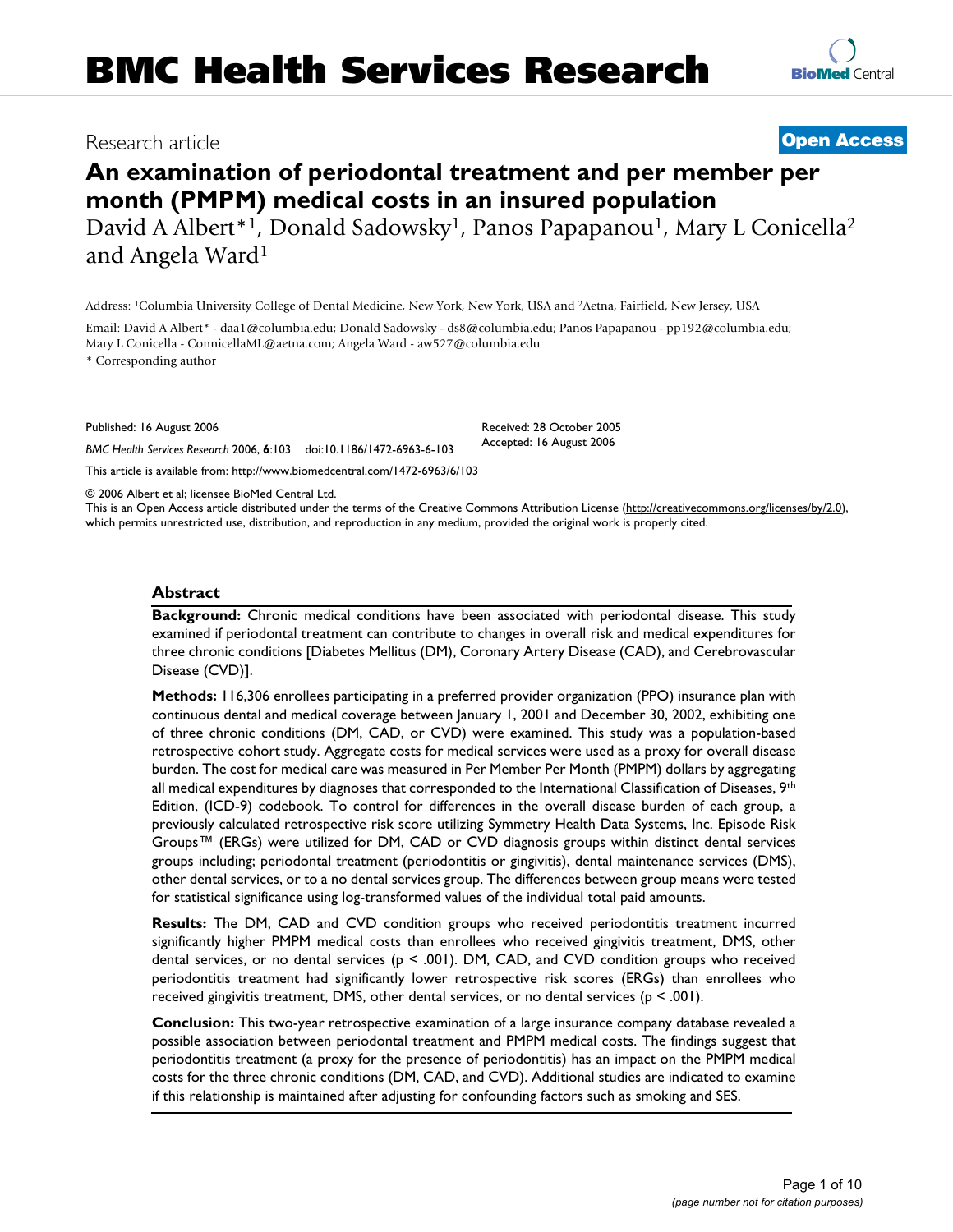#### **Background**

Systemic health is often associated with the condition of the oral cavity, because many systemic diseases manifest in the mouth. However, less is known about the connection between a diseased periodontium and the impact it may have on systemic health. The concept that periodontal disease is a localized condition that affects only the teeth and the surrounding tissue and bone is being increasingly questioned and examined. The connection between a diseased periodontium and its impact on systemic health is currently being investigated for many conditions including cardiovascular diseases and diabetes. About 50 percent of the adults in the United States have gingivitis (gum inflammation), 35 percent have some form of periodontitis, and 7 to 15 percent have severe periodontal disease (inflammation of the gums leading to destruction of the bone supporting the teeth) [1,2] consequently, the association between periodontal infection and systemic health has important implications for the treatment and management of patients.

Cardiovascular disease is a leading cause of death within the United States and accounts for 40 percent of all deaths. Over 927,000 Americans die of cardiovascular disease each year, while over 70 million (over one-fourth of the population) live with the condition. Coronary heart disease is a leading cause of premature, permanent disability in the United States workforce. Health care expenditures and lost productivity from death and disability due to cardiovascular disease is projected to be \$394 billion in 2005 [3].

A number of epidemiological studies have examined the relationship between periodontal disease and vascular disease [4-8]. Beck et al. analyzed data from a cohort study and reported that the incidence odds ratios for alveolar bone loss associated with severe periodontal disease and total coronary heart disease, fatal coronary heart disease and stroke were 1.5, 1.9, and 2.8 respectively. The researchers concluded that an increased level of bone loss was accompanied by a higher occurrence of heart disease, which suggested an association between the two conditions [4]. Genco et al. reported similar findings. In this study, a group of Native Americans from the Gila River Indian Community had their alveolar bone level and cardiovascular status monitored prospectively over a period of ten years. Among all age groups, the researchers found that bone level was predictive of cardiovascular disease, with an odds ratio of 2.68 in groups  $\leq 60$  years [6]. A crosssectional study conducted by Arbes et al., analyzed data obtained from the National Health and Nutrition Examination Survey (NHANES III) to determine whether an association between periodontal disease and coronary heart disease could be found. Results from this study supported a periodontal disease/coronary heart disease connection [8]. In two separate case-control studies Mattila et al. compared patients with acute myocardial infarction with a control group that was selected from the community at random. The results from both studies indicated that patients with acute myocardial infarction were found to have poor oral conditions, while those in the control group had better oral health [7]. The connection between periodontal disease and cardiovascular disease appears to be further supported by the findings from a study conducted by DeStefano et al. This study, which followed its subjects for fourteen years, included an examination of several variables that included age, gender, systolic blood pressure, total cholesterol levels, physical activity and periodontal disease. Of the 10,000 subjects analyzed, the researchers found that controlling for other variables those with severe periodontal disease had a 25 percent increased risk of developing coronary heart disease than those who had only mild periodontitis [5]. Wu et al., examined the relationship between periodontal health and its association with nonfatal or fatal cerebrovascular accidents (CVA). The results of this cohort study, in which data were obtained from the First National Health and Nutrition Examination Survey (NHANES I) and from its follow-up study, showed periodontitis to be a significant risk factor for total CVA, particularly non-hemorrhagic stroke [9]. Desvarieux et al found a direct relationship between specific periodontal microbiota and subclinical atherosclerosis [10].

In 2003 the United States Department of Health and Human Services, Centers for Disease Control and Prevention, reported that 18.2 million people in the United States have diabetes mellitus and that each year an additional one million adults are diagnosed with the condition [11]. Diabetes is the sixth leading underlying cause of death in the United States and has been estimated to cost 91.5 billion dollars annually in medical care and lost productivity [12]. The prevalence of diabetes has increased 30 to 40 percent during the past two decades [13] and it is expected that the number is likely to become larger as the population grows older and obesity becomes an increasing problem.

Evidence suggests that diabetes is associated with the increased occurrence and progression of oral complications that include gingivitis, periodontitis, periapical abscesses, and alveolar bone loss. Among the many oral problems that can occur because of diabetes, the prevalence of severe periodontitis is significantly higher among people with poorly controlled diabetes [14] to the extent that periodontitis has been called the "sixth complication of diabetes" [15]. The reason for the higher rates of periodontal disease in people with diabetes is not completely understood, but studies have reported that there is little difference in the periodontal flora of people with and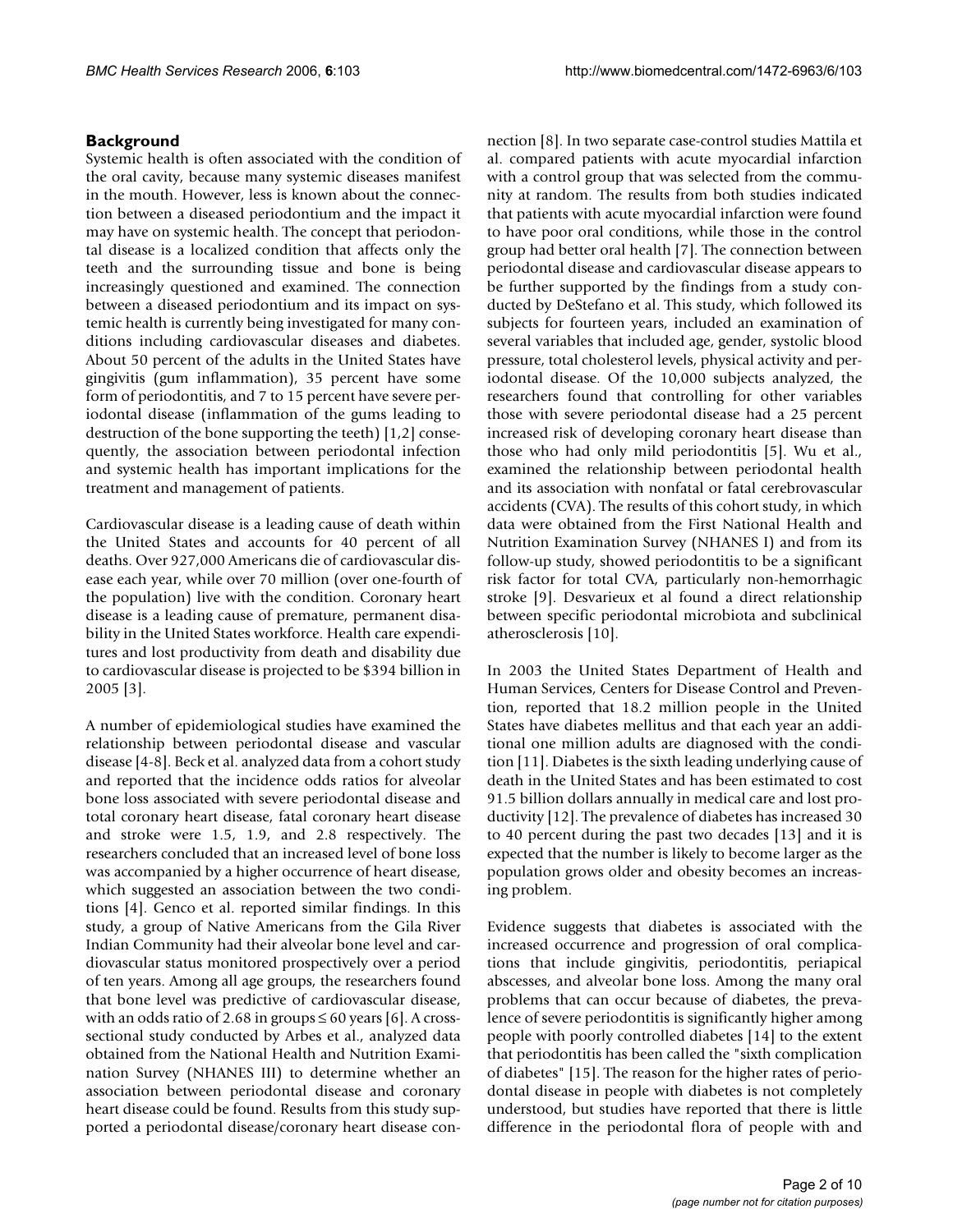without diabetes, and suggest that the increased destruction of tissue among those with diabetes may be due to an altered host susceptibility to periodontal pathogens mediated by the accumulation of Advanced Glycation End Products in the tissues, as well as microvascular changes and perhaps impaired lipid metabolism [16-18]. Conversely, these data also suggest that the presence of periodontal infection can adversely affect glycemic control in people with diabetes and that there appears to be a bidirectional relationship between the two conditions. The exact nature of this relationship is not yet clear, but there is evidence indicating that the management and treatment of periodontal disease in patients with poorly controlled diabetes may reduce their insulin requirements, and improve glycemic control and overall metabolic balance. Grossi et al. reported that adults with diabetes who received dental cleanings in combination with systemically administered antibiotics showed a significant improvement in their condition and a reduction in their glycated hemoglobin [19]. The findings from a study conducted by Taylor et al., also appears to support the concept that the presence of periodontal disease can have an adverse impact on glycemic levels in people who have diabetes. These data indicate that people with non-insulindependent diabetes mellitus and severe periodontitis had an increased risk of developing poor glycemic control [20]. Stewart suggested that periodontal therapy was associated with improved glycemic control in persons with type 2 diabetes [21]. Rodrigues demonstrated that nonsurgical periodontal therapy improved glycemic control in patients with type 2 diabetes [22]. A review of the literature that examined twelve studies conducted to determine the effects of treating periodontal diseases on glycemic control, concluded that the presence of periodontal disease can lead to poor glycemic control in patients with diabetes and that treating their periodontal disease could have a beneficial impact on glycemic control in those with type 1 or 2 diabetes [23].

In this study, dental and medical claims data from the Aetna Integrated Informatics Data Warehouse were examined to determine if there were differences in total medical costs for cardiovascular diseases [Coronary Artery Disease (CAD), and Cerebrovascular Disease (CVD)], and diabetes mellitus (DM) condition members receiving the following dental services: (1) periodontal treatment (periodontitis or gingivitis); (2) regular dental maintenance services (DMS); (3) other dental services; or (4) no dental services. Claims for specific medical diagnoses groups were extracted from the medical claims database and dental procedure claims were taken from the dental claims database.

#### **Methods**

The source of data for this report is Aetna's Data Warehouse for all preferred provider organization insurance members with dates of service from January 1, 2001 to December 31, 2002. Members who were included in the sample were selected if they had concomitant and continuous medical and dental coverage in an Aetna Dental and Medical product. Demographic information available with this database included age and gender. Race/ethnicity was not available for this dataset. In 2002, it was reported in the United States that 71% of Whites, 42% of Latinos, 50% of African Americans, 61% of Asians and 41% of American Indian/Alaskan Natives had employersponsored health insurance [24]. Overall, females' made up 52% of the total population. The mean age for members with DM was 57.2 years, with CAD was 63.5 years, and CVD was 68.5 years. The sample reflected overall Aetna membership within the United States with 17% from the Mid-Atlantic, 16% from the Northeast, 15% from the North Central region, 14% from the Southeast, 12% from the Southwest, and 12% from the West. 14% were not assigned to a region of the United States. Over half (58%) of the medical membership at Aetna participates in a preferred provider organization (PPO) product (8,360,093). General dentists (44,762) and periodontists (6,491) participate in the Aetna PPO.

The sample was derived from a larger pool that included 1,171,122 unique medical members, and 1,105,030 unique dental members. 764,684 members with two years of continuous dental and medical coverage were potentially available. From this group 116,306 members qualified for inclusion in the study. These members had at least one of three chronic conditions: (1) diabetes mellitus (DM); (2) coronary artery diseases (CAD); and (3) cerebrovascular diseases (CVD). These three groups were not mutually exclusive (Table 1). The International Classification of Diseases, 9th Edition (ICD-9) codebook was used to define these conditions (Table 2) [25].

To evaluate the potential relationship between periodontal disease treatment and chronic conditions all PPO members were placed into one of the following mutually exclusive categories, based on their utilization of dental services: (1) members who had treatment for periodontal disease, (periodontitis treatment or gingivitis treatment) (2) members who had at least one dental maintenance service (examination and preventative treatment), but no periodontal treatment (DMS); (3) members with other dental services (restorative, prosthetic, and surgical treatment), but no dental maintenance services and no periodontal services; and (4) members with no dental services at all. The total medical per member per month (PMPM) medical cost for each of these categories was calculated. The American Dental Association's CDT-3 codebook was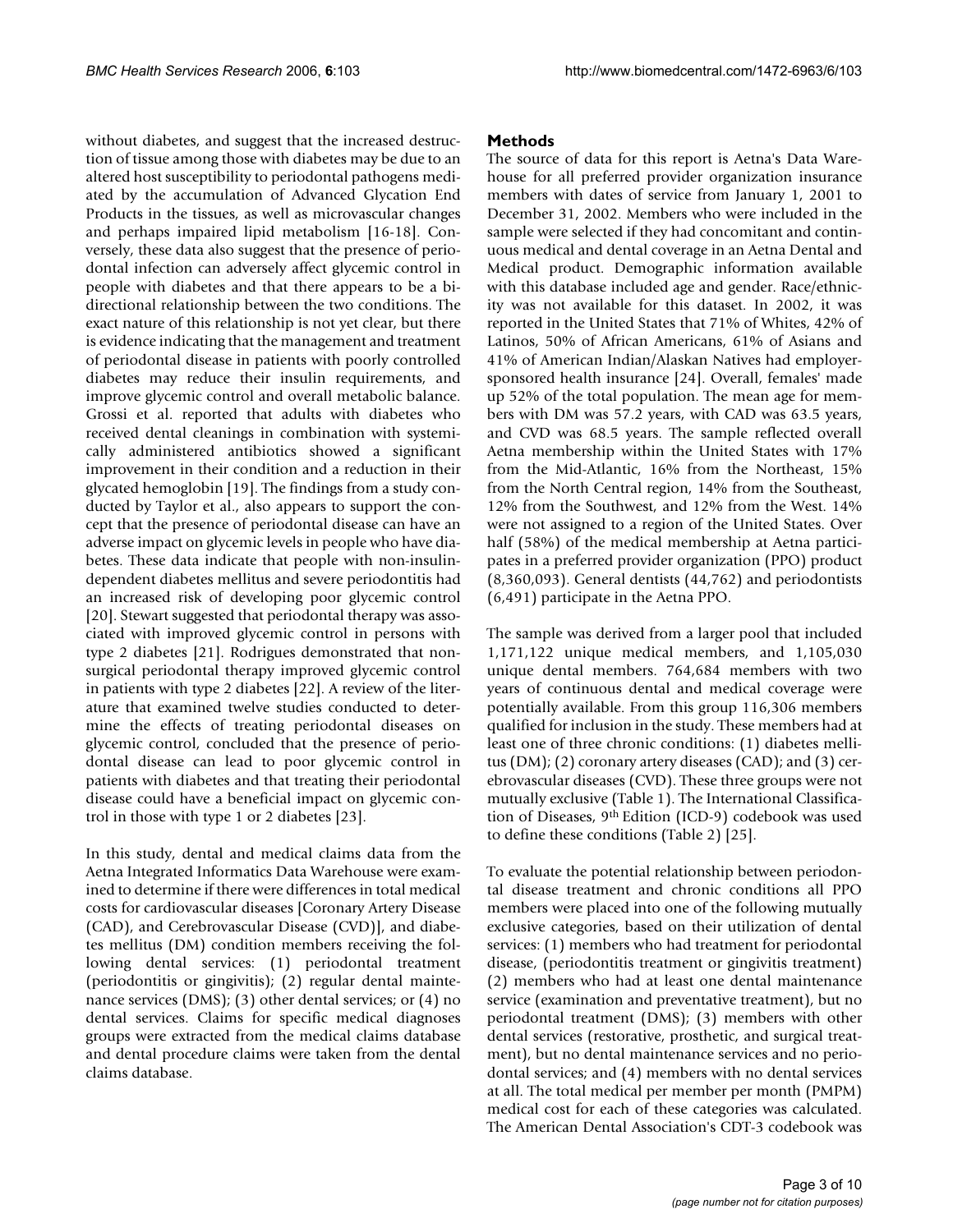| Chronic Condition <sup>b</sup>                     | Periodontal<br>$\sf Treatment^c$ | <b>Periodontitis</b><br>Codes | <b>Gingivitis Codes</b> | Dental<br><b>Maintenance</b><br>Services (DMS) <sup>d</sup> | <b>Other Dental</b><br><b>Servicesd</b> | <b>No Dental</b><br><b>Servicesd</b> |
|----------------------------------------------------|----------------------------------|-------------------------------|-------------------------|-------------------------------------------------------------|-----------------------------------------|--------------------------------------|
| Diabetes ( $n = 51,560$ )                          | 7.232                            | 3,829(7.4%)                   | 3,403(6.6%)             | 27,699 (53.7%)                                              | 1,473(2.9%)                             | 15,156 (29.4%)                       |
| <b>Coronary Artery</b><br>Disease ( $n = 75,262$ ) | 9.882                            | 4,783 (6.4%)                  | 5,099 (6.8%)            | 42,990 (57.1%)                                              | 2,341(3.1%)                             | 20,049 (26.6%)                       |
| Cerebrovascular Disease<br>$(n = 22, 153)$         | 2.564                            | $1,109(5.0\%)$                | 1,455(6.5%)             | 12,367 (55.8%)                                              | 801 (3.6%)                              | 6,421(29.0%)                         |

**Table 1: Number of members with specified conditions grouped by utilization of dental services (n = 116,306)a**

aData are cumulative for two-year period (2001 and 2002)

bChronic Condition categories are not mutually exclusive

c Periodontal treatment includes all D4000–4999 codes (periodontitis and gingivitis)

dEnrollees in the dental maintenance services, other dental services, or no dental services received no periodontal services in 2001 and 2002

used to define these treatment categories (Table 3) [26]. The dental codes listed in the CDT-3 are treatment codes. The CDT-3 codebook does not record disease status. Codes from 4000–4999 encompass all periodontal treatment procedures (Table 3). The periodontal treatment category was then dichotomized into periodontitis or gingivitis treatment. If no periodontitis treatment was provided, the enrollees in the periodontal treatment group were assigned to the gingivitis group.

#### *Statistical analysis*

To control for differences in the overall disease burden of each group, a previously calculated retrospective risk score utilizing Symmetry Health Data Systems, Inc. Episode Risk Groups™ (ERGs) was obtained from the insurers' data warehouse for each selected member for each year of the study, and the average of these risk scores was calculated for each group [27-29]. ERGs use basic inputs such as the diagnoses recorded on medical claims and demographic variables to predict health risk. A key feature of ERGs is its use of episodes of care as markers of total health burden risk rather than the diagnoses from individual medical encounters. By using episodes of care, the focus is placed on the key information describing a patient's underlying medical condition rather than the individual services provided in its treatment [27]. The individual average risk scores were used to determine the relative risk of each group compared to the population average, and then they were used to adjust the actual PMPM medical cost at the member level. Using the average of these adjusted scores permitted the groups to be compared with disease burden "adjusted out". The score is calculated for each member in each year based on the member's age, gender, and diagnosed conditions. The score is proportional to the expected annual medical cost. For example, if Member A has a score that is 10% higher than Member B, then Member A would be expected to have annual medical claim costs that are 10% higher than Member B, all else being equal. Approximately 7% of the sample was dropped because one or both of the retrospective risk scores was missing.

The differences between group means were tested for statistical significance using log-transformed values of the individual total paid amounts. The two-sample t-test assumes that the values being compared are normally distributed, and experience has shown that total paid amounts for individuals are not normally distributed. This is typical of medical costs, where medical costs increase at a higher rate among those with greater illness or more severe chronic conditions. When total paid amounts are logged the result is reasonably close to a normal distribution, allowing the use of the t-test.

For each pair of groups, the first test performed determined whether the variances of the groups were significantly different. If they were, the Satterthwaite test was used to compare the means. If the variances were not significantly different, the two-sample t-test was performed. The comparisons used two-tailed tests.

**Table 2: Chronic conditions and their associated ICD-9 diagnosis and procedure codesa**

| Category        | Code Type | ICD-9 codes                                                                                                                                                                                      |
|-----------------|-----------|--------------------------------------------------------------------------------------------------------------------------------------------------------------------------------------------------|
| <b>Diabetes</b> |           | ICD-9 diagnosis 250-250.93, 357.2, 362.0-362.02, 366.41<br>Coronary Artery Disease ICD-9 diagnosis 402-402.91, 410-414.9, 428-428.9, 429.0-429.2, 429.7-429.79, 440.0-440.9, 443.0-443.9, 444.0- |
|                 |           | 444.9<br>Cerebrovascular Disease ICD-9 diagnosis 433-437.19, 437.4-437.49, 437.6-437.69, 437.9-438.9                                                                                             |

a International Classification of Diseases, Ninth Revision, Clinical Modification (ICD-9-CM), Sixth Edition, U.S. Department of Health and Human Services. Centers for Disease Control and Prevention, National Center for Health Statistics. Hyattsville, MD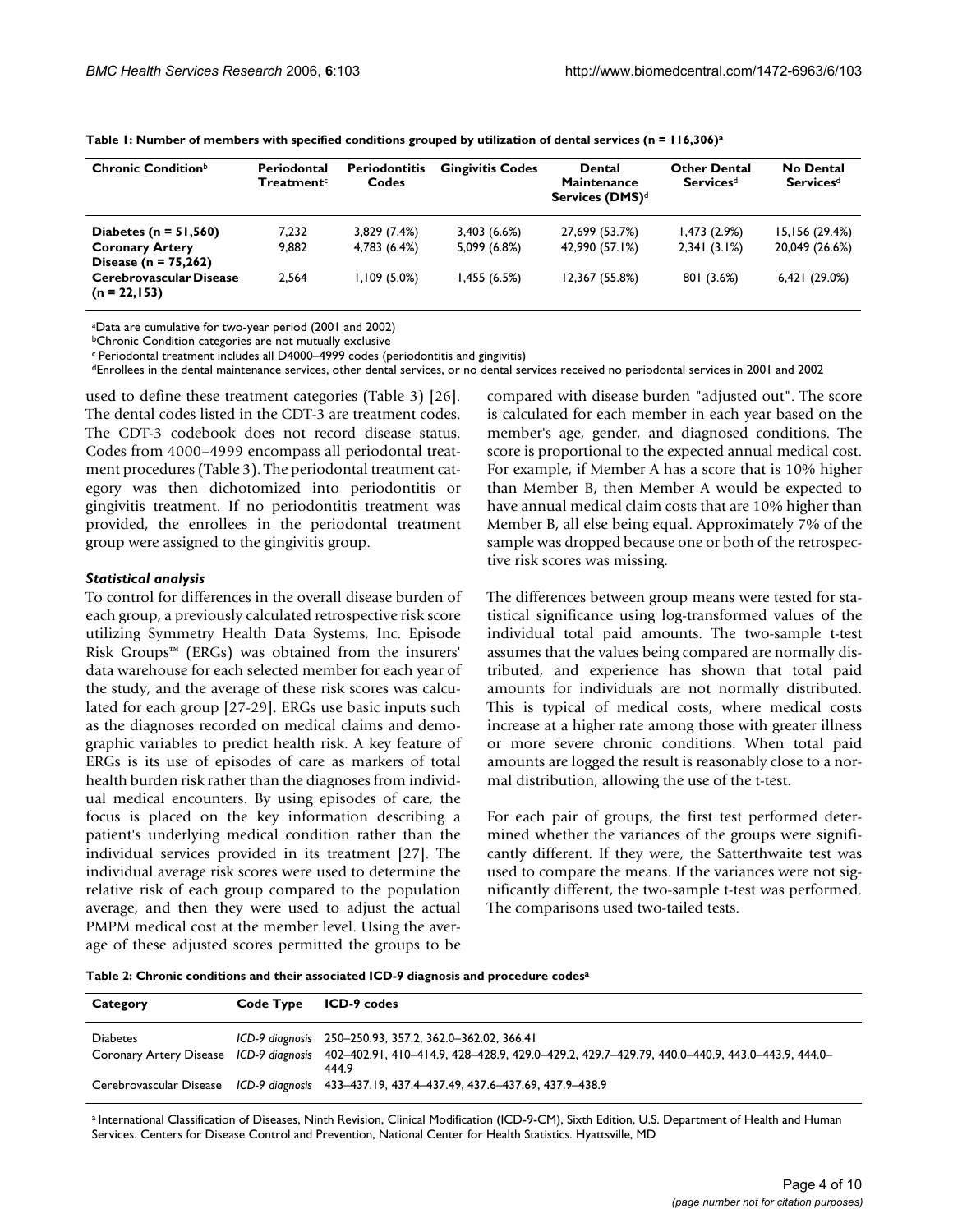| Category                                            | Code<br>Type | CDT-3 codes                                                                                          |
|-----------------------------------------------------|--------------|------------------------------------------------------------------------------------------------------|
| Periodontal Treatment <sup>b</sup>                  | CDT-3        | $D4000 - D4999$                                                                                      |
| <b>Periodontitis Codes</b>                          | CDT-3        | D4220, D4240, D4245, D4260, D4263, D4264, D4266, D4267, D4268, D4274, D4341, D4381                   |
| <b>Gingivitis Codes</b>                             | $CDT-3$      | All other D4000-D4999 codes                                                                          |
| Dental Maintenance Services<br>$(DMS)$ <sup>c</sup> | $CDT-3$      | D0120, D0150, D0180, D0210-0470, D1110-1205, D1330, D0140, D0160, D0170, D0472,<br>D1310-1320, D1351 |
| All Other Dental Services <sup>d</sup>              | CDT-3        | D5000-9974, D0473-0999, D1352-3999                                                                   |

#### **Table 3: Dental utilization classification and their associated CDT-3 treatment codesa**

a CDT-3: Current Dental Terminology: Users Manual/American Dental Association. Version 2000, Chicago, Ill.: American Dental Association, 1999 bIncludes all codes related to periodontal treatment including scaling and root planing and periodontal surgical procedures cIncludes examination and preventative treatment

dIncludes restorative and prosthetic treatment

The Columbia University Institutional Review Board reviewed the study protocol and determined it to be exempt from review, because there was no interaction with subjects, no intervention, and no private, identifiable information was collected.

#### **Results**

Periodontal treatment was provided to 14% of members with a DM diagnosis, 13.12% with a CAD diagnosis, and 11.5% with a CVD diagnosis. Less than 10% of the periodontal patients were treated for periodontitis (as defined in Table 1), during the two-year period that was examined by this study. Approximately half of the patients within the three chronic conditions had DMS procedures. Nearly 30% of each chronic condition group had no dental services.

Overall 6.7% of the members were diagnosed with DM, 9.2% with CAD, and 2.9% with CVD. The mean age for members with DM was 57.2 years, with CAD was 63.5 years, and CVD was 68.5 years. Of the female members 35.4% were diagnosed with DM, 33% with CAD, and 42.6% with CVD. The age and percent female for each of the chronic conditions exhibited no significant variation within the periodontal treatment categories, the DMS category, or the no dental services category.

PMPM medical expenditures included all ICD-9 codes that were billed for a member within a chronic condition category (Table 4). The PMPM medical costs were paid as per plan design of coverage. Table 4 displays for each group, the average PMPM medical cost for all medical (but not dental) services incurred during the two-year period. PMPM medical expenditures for the DM, CVD, and CAD groups with periodontitis treatment exhibited significantly higher log adjusted PMPM medical costs than for groups with gingivitis, DMS, other dental services or no dental services ( $p < .001$ ). The DM gingivitis treatment group exhibited significantly higher log adjusted PMPM medical costs than for groups with other dental services ( $p = .033$ ), or no dental services ( $p < .001$ ). For the cardiovascular conditions groups with gingivitis treatment, a marginally significant difference in PMPM medical costs was found only for the CAD gingivitis group compared to the other dental services group ( $p = .048$ ). All periodontitis treatment groups had significantly higher PMPM medical costs when compared to gingivitis treatment groups ( $p < .001$ ).

The mean PMPM medical costs were skewed to the right (towards higher costs). To normalize the data a log transformation was conducted. After log transformation of the data and application of Episode Risk Groups™ (ERG), average retrospective scores were obtained for each of the three chronic conditions (Table 5). The retrospective risk for DM, CAD, and CVD groups with periodontitis disease treatment were significantly lower ( $p < .001$ ), when compared to groups who had only DMS procedures, other dental services or no dental services. A lower retrospective risk was observed for DM, CAD, and CVD groups who had periodontitis treatment than for those who had gingivitis treatment only ( $p < .001$ ).

In Table 6, the untransformed PMPM medical cost for individuals are risk-adjusted using the average risk score for each group, and these are log-transformed for the ttest. The risk scores from Table 5 have been applied to the PMPM medical expenses from Table 4 to produce riskadjusted PMPM medical costs. When the PMPM medical costs were adjusted for risk, the costs for groups who received periodontitis disease treatment were higher for all three chronic conditions, when compared to members who had only DMS procedures, other dental services or no dental services (p < .001). DM, CAD, and CVD periodontitis treatment groups had significantly higher expenses than gingivitis treatment groups ( $p < .001$ ). The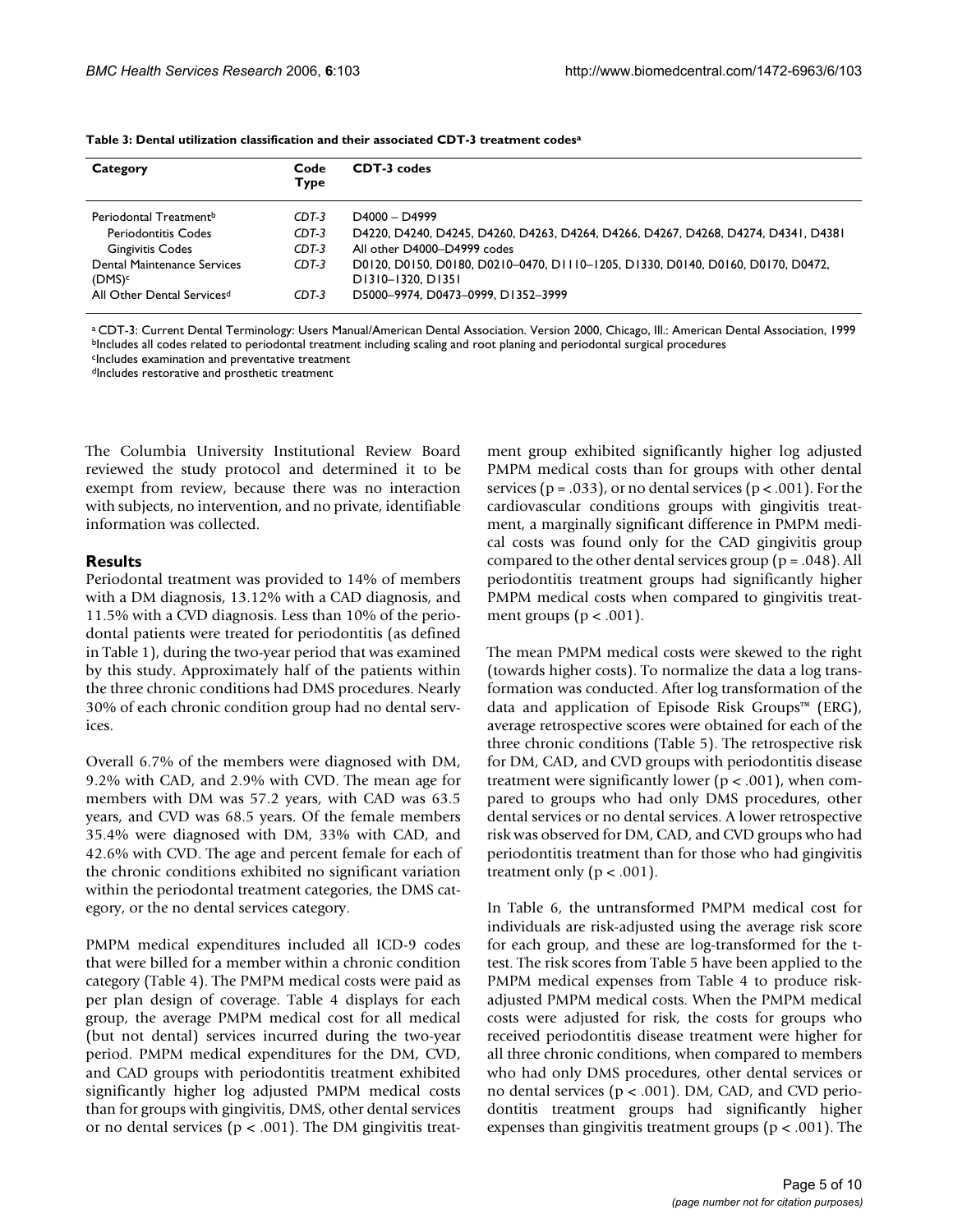|                                                                                  |                                                         | <b>Diabetes</b>   | <b>Coronary Artery</b><br><b>Disease</b> | Cerebrovascular<br><b>Disease</b> |
|----------------------------------------------------------------------------------|---------------------------------------------------------|-------------------|------------------------------------------|-----------------------------------|
| <b>Periodontitis Codes</b>                                                       |                                                         | \$342.48 (\$4.71) | \$481.64 (\$4.97)                        | \$579.82 (\$4.98)                 |
| <b>Gingivitis Codes</b>                                                          |                                                         | \$361.95(\$4.58)  | \$418.34 (\$4.62)                        | \$475.62 (\$4.53)                 |
| <b>Dental Maintenance</b><br>Services (DMS) <sup>b</sup>                         |                                                         | \$347.89 (\$4.56) | \$416.64 (\$4.58)                        | \$418.38 (\$4.48)                 |
| Other Dental Services <sup>b</sup>                                               |                                                         | \$439.02 (\$4.45) | $$489.89$ (\$4.51)                       | \$405.24 (\$4.39)                 |
| No Dental Services <sup>b</sup>                                                  |                                                         | \$387.93 (\$4.44) | \$469.19(\$4.59)                         | \$485.35 (\$4.54)                 |
| <b>P-values for</b><br><b>Periodontitis Codes</b>                                | Periodontitis Codes vs.<br><b>DMS</b>                   | 5.001             | 5.001                                    | 5.001                             |
|                                                                                  | Periodontitis Codes vs.<br><b>Other Dental Services</b> | 5.001             | 5.001                                    | 5.001                             |
|                                                                                  | Periodontitis Codes vs. No<br><b>Dental Services</b>    | 5.001             | 5.001                                    | 5.001                             |
| <b>P-values for Gingivitis</b><br>Codes                                          | Gingivitis Codes vs. DMS                                | 0.596             | 0.216                                    | 0.379                             |
|                                                                                  | Gingivitis Codes vs. Other<br><b>Dental Services</b>    | 0.033             | 0.048                                    | 0.157                             |
|                                                                                  | Gingivitis Codes vs. No<br><b>Dental Services</b>       | 5.001             | 0.486                                    | 0.716                             |
| <b>P-values for</b><br><b>Periodontitis Codes vs.</b><br><b>Gingivitis Codes</b> | Periodontitis Codes vs.<br><b>Gingivitis Codes</b>      | 5.001             | 5.001                                    | 5.001                             |

Table 4: Total medical per member per month costs with specified conditions grouped by utilization of dental services<sup>a</sup>. Total medical **per member per month costs with specified conditions grouped by utilization of dental servicesa,c**

aData are cumulative for two-year period (2001 and 2002)

bEnrollees in the dental maintenance services, other dental services, or no dental services received no periodontal services in 2001 and 2002 cThe log-transformed values are shown in parenthesis. The differences between group means were tested for statistical significance using the log transformed values of the individual total paid amounts

DM, CAD, and CVD risk adjusted gingivitis treatment groups had significantly higher PMPM medical costs than enrollees with other dental services, or no dental services.

#### **Discussion**

DM, cardiovascular diseases (CAD and CVD) and periodontal disease are common in the population. The observed associations between the diseases do not imply that periodontal disease has a causal association with DM or the cardiovascular diseases. Periodontitis, DM and cardiovascular diseases share many risk factors, including age, smoking, and SES. Any relationship observed may be the result of confounding biases. The age of enrollees was similar, however smoking, SES and other factors were not available in this data set.

Although we know that the periodontitis treatment groups did have periodontal disease, we do not know how long they had the disease before their treatment or the severity of their disease without sequential clinical examinations. Since periodontal disease is a chronic condition whose prevalence increases with age it is reasonable to conclude that significant chronic periodontal disease burden existed for the three chronic disease condition members (DM, CAD, and CVD). Because CDT-3 coding is a treatment system and does not list conditions we are not able to assess overall dental disease burden or severity in this retrospective study. It should be emphasized that minimal demographic and social information (age and sex only) was available for this population. Additional investigation is warranted to examine periodontal health indicators such as bleeding, and pocket depth.

Higher log transformed medical costs for the DM group with periodontitis treatment were observed during the two-year study period in comparison to all other dental service groups or to the group with no dental services. The DM periodontitis treatment group also exhibited significantly higher PMPM medical costs when compared to the gingivitis treatment group. Patients who receive periodontitis treatment would be expected to exhibit more bone loss and inflammation compared to patients with gingivitis [19-23]. Without intraoral periodontal examinations and the examination of confounders such as smoking it is difficult to explain the reason for the increase in medical costs in groups with periodontitis. A contributory factor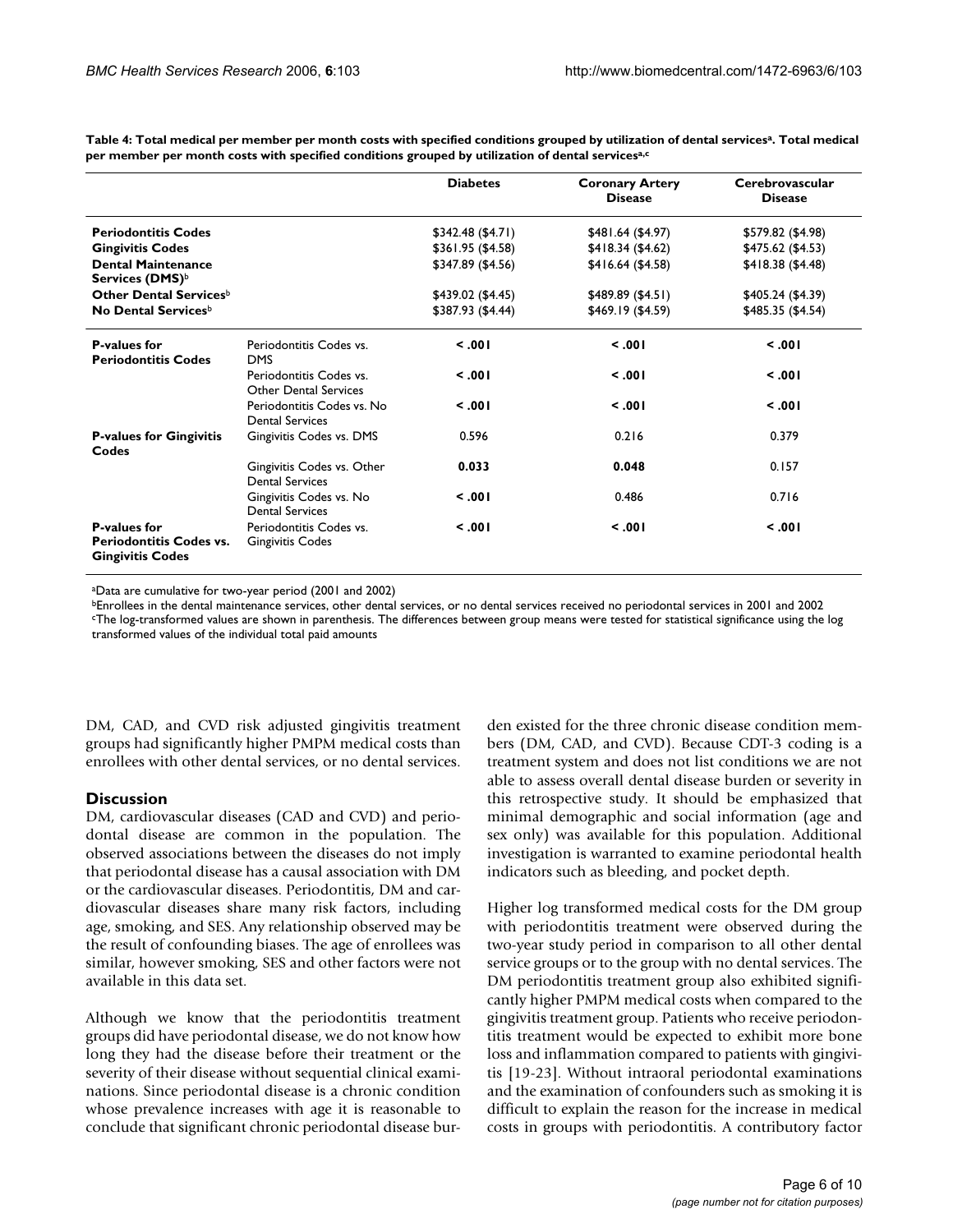|                                                                                  |                                                         | <b>Diabetes</b> | <b>Coronary Artery</b><br><b>Disease</b> | Cerebrovascular<br><b>Disease</b> |
|----------------------------------------------------------------------------------|---------------------------------------------------------|-----------------|------------------------------------------|-----------------------------------|
| <b>Periodontitis Codes</b>                                                       |                                                         | 3.39            | 4.68                                     | 6.23                              |
| <b>Gingivitis Codes</b>                                                          |                                                         | 4.23            | 5.41                                     | 6.96                              |
| <b>Dental Maintenance</b><br>Services (DMS) <sup>b</sup>                         |                                                         | 4.18            | 5.51                                     | 7.06                              |
| Other Dental Servicesb                                                           |                                                         | 5.41            | 6.67                                     | 8.29                              |
| No Dental Services <sup>b</sup>                                                  |                                                         | 4.79            | 6.49                                     | 8.26                              |
| <b>P-values for</b><br><b>Periodontitis Codes</b>                                | Periodontitis Codes vs.<br><b>DMS</b>                   | 5.001           | 5.001                                    | 5.001                             |
|                                                                                  | Periodontitis Codes vs.<br><b>Other Dental Services</b> | 5.001           | 5.001                                    | 5.001                             |
|                                                                                  | Periodontitis Codes vs. No<br><b>Dental Services</b>    | 5.001           | 5.001                                    | 5.001                             |
| <b>P-values for Gingivitis</b><br>Codes                                          | Gingivitis Codes vs. DMS                                | 0.580           | 0.170                                    | 0.560                             |
|                                                                                  | Gingivitis Codes vs. Other<br><b>Dental Services</b>    | 5.001           | 5.001                                    | 5.001                             |
|                                                                                  | Gingivitis Codes vs. No<br><b>Dental Services</b>       | 5.001           | 5.001                                    | 5.001                             |
| <b>P-values for</b><br><b>Periodontitis Codes vs.</b><br><b>Gingivitis Codes</b> | Periodontitis Codes vs.<br><b>Gingivitis Codes</b>      | 5.001           | 5.001                                    | 0.002                             |

**Table 5: Episode Risk Group™ (ERG) scores for members with specified conditions grouped bu utilization of dental services a,c**

aData are cumulative for two-year period (2001 and 2002)

bEnrollees in the dental maintenance services, other dental services, or no dental services received no periodontal services in 2001 and 2002. cRetrospective risk score

may be diminished glycemic control in patients in the DM periodontitis treatment group when compared to the other dental treatment groups.

The log transformed PMPM medical costs for the CAD and CVD groups were higher for the groups with periodontitis treatment than for all other dental service groups or to the group with no dental services. Periodontitis has been associated with thickening of arterial walls. Desvarieux and colleagues observed an increase in carotid intima thickening in patients diagnosed with periodontitis [10]. Periodontitis is a chronic disease that may affect the cardiovascular system either through bacteria associated with periodontal disease entering the circulation and directly contributing to the accumulation of lipid containing plaques on the inner most layer of the artery wall; or to systemic factors that can alter the immunoinflammatory process [4,5]. Hujoel et al., in an examination of the first National Health and Nutrition Examination Survey (NHANES) found that gingivitis was not associated with CAD, while periodontitis was weakly associated [30]. For gingivitis (no periodontitis treatment) groups no association was found for unadjusted PMPM medical expenditures (Table 4) in the CAD and CVD conditions compared to the no dental services group, however the risk adjusted gingivitis groups (Table 6) were associated with higher costs.

Episode Risk Groups™ (ERGs) utilize "episodes of care" as a marker of risk rather than the ICD-9 codes from the medical encounter. The ERG provides a risk assessment of the expected health care costs or utilization of a group of individuals [29]. For DM and the cardiovascular disease groups (CAD and CVD), PMPM medical costs were higher in the periodontitis treatment group than the groups with no dental services ( $p < .001$ ). However, the calculated ERG scores for the DM and cardiovascular disease groups were significantly different in the opposite direction, with less risk assigned to the periodontitis treatment group than to the no dental services group ( $p < .001$ ). It is possible that dentist discretion to treat or not treat existing periodontal conditions was a confounding factor. Individual dentist's knowledge of systemic conditions could influence treatment plans, recall patterns and the decision to treat periodontal disease. It is plausible that individuals in the periodontitis treatment groups differed from patients who did not receive periodontal treatment on behavioral factors such as health seeking behaviors. The predictive ability of the ERG model can be limited for patients with higher costs or chronic medical conditions such as those described in this study [28].

It should be noted that both the unadjusted (Table 4) and risk adjusted (Table 6) PMPM medical costs for the periodontitis treatment groups were significantly higher than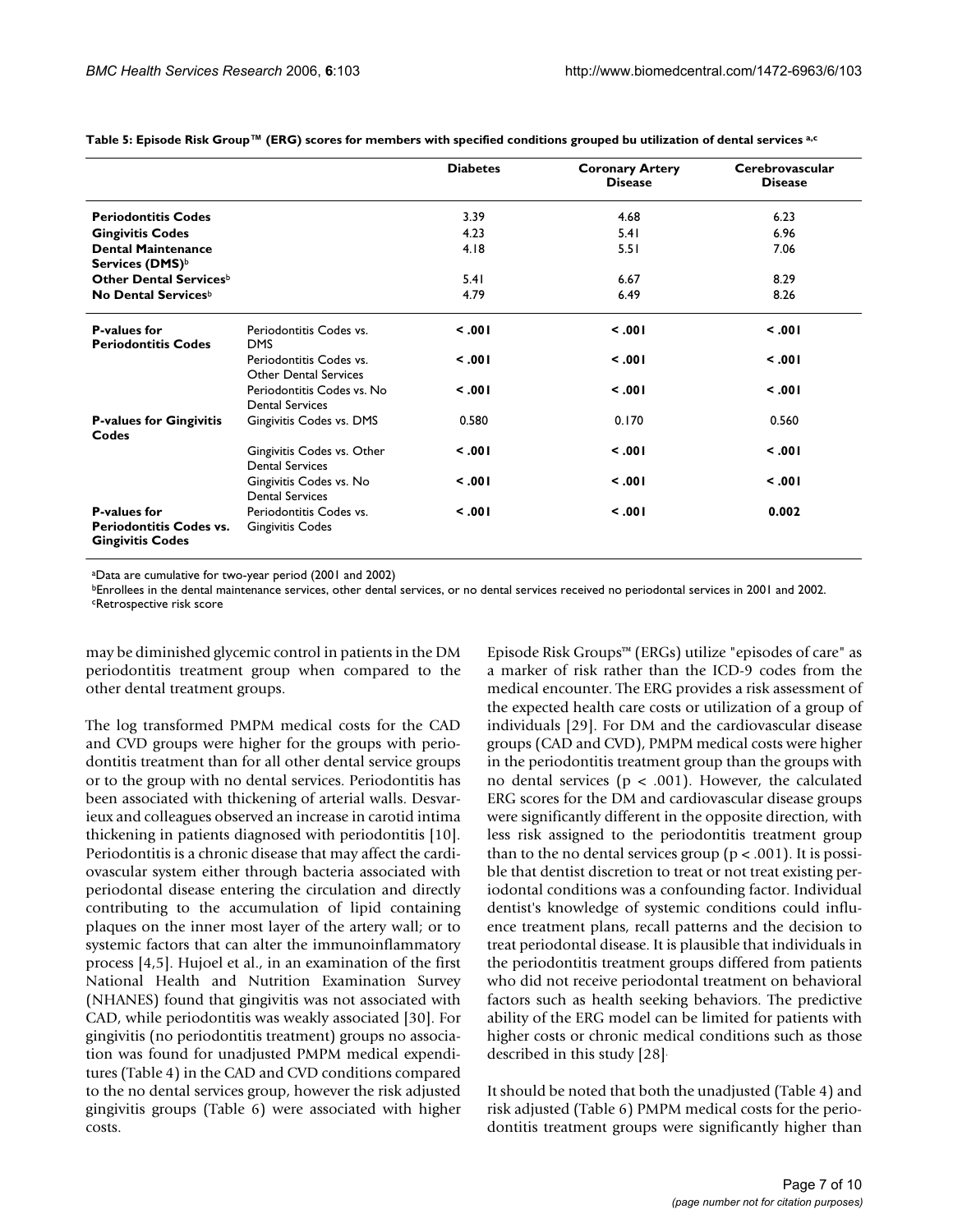|                                                                                  |                                                         | <b>Diabetes</b>   | <b>Coronary Artery</b><br><b>Disease</b> | Cerebrovascular<br><b>Disease</b> |
|----------------------------------------------------------------------------------|---------------------------------------------------------|-------------------|------------------------------------------|-----------------------------------|
| <b>Periodontitis Codes</b>                                                       |                                                         | \$158.67 (\$3.95) | $$161.63$ (\$3.89)                       | \$146.28 (\$3.62)                 |
| <b>Gingivitis Codes</b>                                                          |                                                         | \$134.57 (\$3.60) | \$121.57 (\$3.41)                        | \$107.36 (\$3.07)                 |
| <b>Dental Maintenance</b><br>Services (DMS) <sup>b</sup>                         |                                                         | \$130.96(\$3.60)  | $$118.75($ \$3.36)                       | \$93.13(\$3.01)                   |
| Other Dental Servicesb                                                           |                                                         | \$127.47 (\$3.23) | \$115.52 (\$3.10)                        | \$76.80 (\$2.78)                  |
| No Dental Services <sup>b</sup>                                                  |                                                         | \$127.26 (\$3.35) | \$113.71 (\$3.22)                        | \$92.40 (\$2.94)                  |
| <b>P-values for</b><br><b>Periodontitis Codes</b>                                | Periodontitis Codes vs.<br><b>DMS</b>                   | 5.001             | < 0.01                                   | 5.001                             |
|                                                                                  | Periodontitis Codes vs.<br><b>Other Dental Services</b> | 5.001             | 5.001                                    | 5.001                             |
|                                                                                  | Periodontitis Codes vs. No<br><b>Dental Services</b>    | 5.001             | 5.001                                    | 5.001                             |
| <b>P-values for Gingivitis</b><br>Codes                                          | Gingivitis Codes vs. DMS                                | 0.954             | 0.057                                    | 0.250                             |
|                                                                                  | Gingivitis Codes vs. Other<br><b>Dental Services</b>    | 5.001             | 5.001                                    | 5.001                             |
|                                                                                  | Gingivitis Codes vs. No<br><b>Dental Services</b>       | 5.001             | 5.001                                    | 0.017                             |
| <b>P-values for</b><br><b>Periodontitis Codes vs.</b><br><b>Gingivitis Codes</b> | Periodontitis Codes vs.<br><b>Gingivitis Codes</b>      | 5.001             | 5.001                                    | 5.001                             |

Table 6: Risk-adjusted PMPM for members with specified conditions grouped by utilization of dental services<sup>a, c</sup>. Total medical per **member per month costs with specified conditions grouped by utilization of dental servicesa,c,d**

aData are cumulative for two-year period (2001 and 2002)

bEnrollees in the dental maintenance services, other dental services, or no dental services received no periodontal services in 2001 and 2002. cThe untransformed PMPMs for individuals are risk-adjusted using the average ERG score, and these are log-transformed for the t-test. The log transformations immediately precede the t-tests.

<sup>d</sup>The log-transformed values are shown in parenthesis. The differences between group means were tested for statistical significance using the log transformed values of the individual total paid amounts

the dental services treatment groups or no dental services group for all three conditions (DM, CAD and CVD) ( $p <$ .001). The unadjusted PMPM medical costs for the gingivitis group compared to other dental services or no dental services was significant for the DM condition only. After risk adjusted all chronic condition gingivitis groups (DM, CAD, and CVD) had significantly higher PMPM medical costs than other dental services or no dental services groups.

The need for treatment of periodontal disease in the general population is underscored by the increasing prevalence of periodontal disease with age. The prevalence of periodontal disease in the population from age 15–24 years is approximately 30%; this increases to over 70% in the population from age 45–54 years. It is estimated that at least 35% of the dentate U.S. adults aged 30 to 90 have periodontitis, with 21.8% having a mild form and 12.6% having a moderate or severe form [1,2].

There are a number of additional limitations that should be considered when interpreting the findings from this study. First, the data presented here are from members of a large insurance carrier who had continuous medical and dental PPO coverage for a two-year period (764,288 unique members), and they therefore may not represent the overall insured population for this company. Although all patients were PPO members there is some variability within plans. This may have accounted for some of the observed differences. Members who did not maintain continuous coverage over the two-year study period were not included in the analysis. Second, women are underrepresented in this sample in all three chronic conditions, and do not reflect the fairly equal distribution of these diseases in the overall population. For example, in the general population for heart disease the crude percent for all types of disease are 11.4% for males and 10.7% for females, for stroke 2.4% for males and 2.3% for females, and for diabetes 7.0% for males and 6.2% for females [31]. Third, the utilization of dental services by the study sample was higher than the general population. For example, 70.6% of the members with diagnosed diabetes saw a dentist, compared to 65.8% of adults reported within 1995–1998 Behavioral Risk Factor Surveillance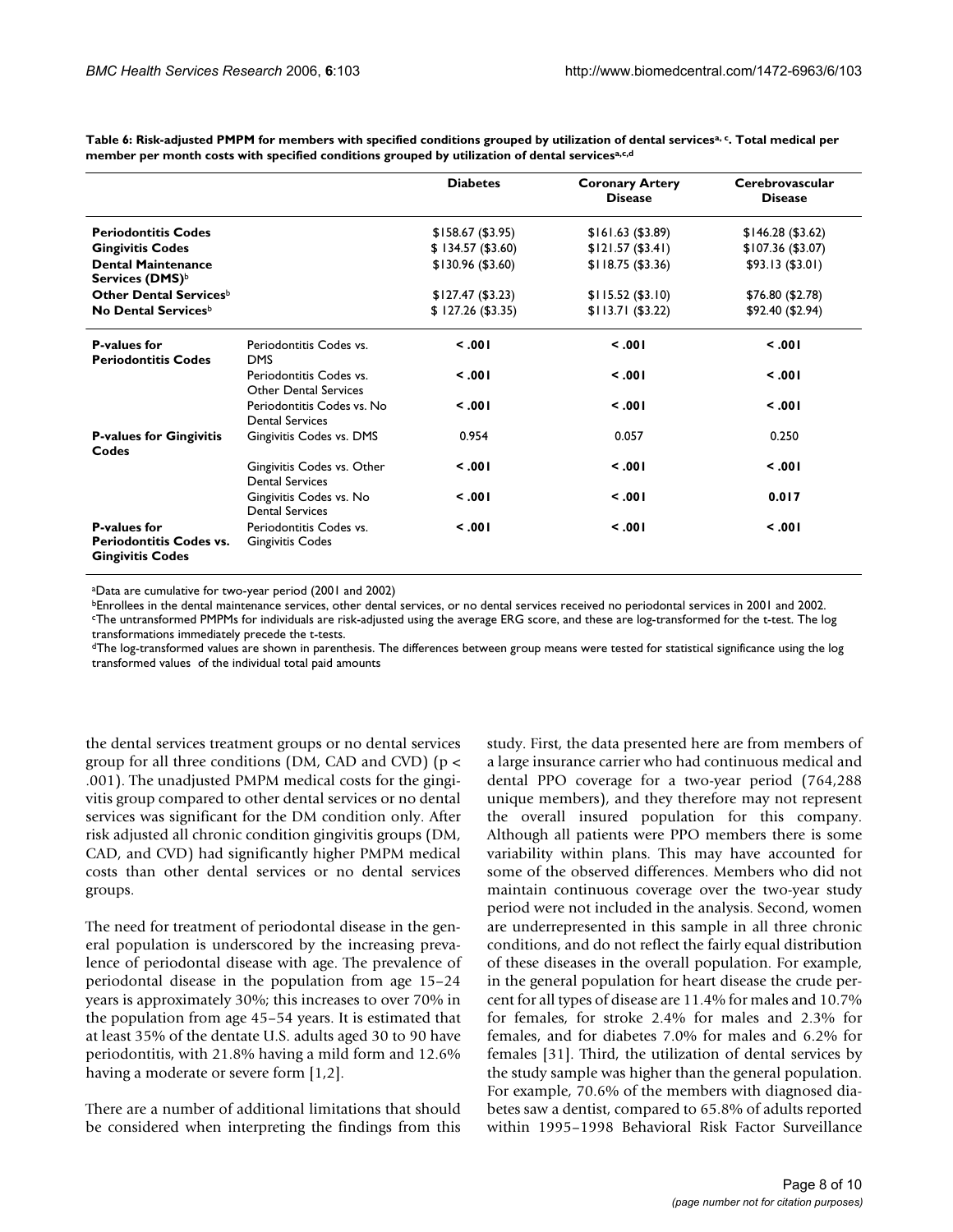System [32]. Caution should be used in generalizing findings presented here to the insured population or to the general U.S. population.

#### **Conclusion**

In this retrospective examination of patient data we found periodontitis treatment groups had a lower retrospective risk for their chronic condition (DM, CAD, or CVD), than patients who did not have periodontitis treatment. There is evidence that an individual's systemic condition can affect their overall oral health, and a mounting body of evidence that oral health, particularly periodontal status can also affect an individual's general health status. It may be reasonable, therefore, to recommend that examination of the oral cavity be included in guidelines for care of patients with DM, CAD and CVD, and that public health programs and insurers work together to raise awareness of the need for periodic dental visits for those members of the population who have diabetes and cardiovascular diseases. This was recognized in objective 5.15 of Healthy People 2010, which calls for increasing the proportion of people with diabetes who have at least an annual dental examination [33].

#### **Competing interests**

Mary Conicella is an employee of Aetna. The researchers and authors at Columbia University (David Albert, Donald Sadowsky, Panos Papapanou, and Angela Ward) do not receive remuneration from Aetna. The research was supported by a grant from Aetna.

### **Authors' contributions**

MC and DA carried out the project. DA, PP, MC, and DS worked on the project plan, and interpretation of results. AW contributed to the background section and reviewed and edited the manuscript. All authors helped to draft the manuscript and have approved the final manuscript.

### **Acknowledgements**

The authors would like to thank Tim Allen, Janet L. Thomson, and John Smolskis at Aetna Integrated Informatics, and Sharifa Williams at Columbia University for their assistance with the analyses.

#### **References**

- 1. Albandar JM, Brunelle JA, Kingman A: **[Destructive periodontal](http://www.ncbi.nlm.nih.gov/entrez/query.fcgi?cmd=Retrieve&db=PubMed&dopt=Abstract&list_uids=10052767) [disease in adults 30 years of age and older in the United](http://www.ncbi.nlm.nih.gov/entrez/query.fcgi?cmd=Retrieve&db=PubMed&dopt=Abstract&list_uids=10052767) [States, 1988–1994.](http://www.ncbi.nlm.nih.gov/entrez/query.fcgi?cmd=Retrieve&db=PubMed&dopt=Abstract&list_uids=10052767)** *J Periodontol* 1999:13-29.
- 2. Albandar JM, Kingman A: **[Gingival recession, gingival bleeding,](http://www.ncbi.nlm.nih.gov/entrez/query.fcgi?cmd=Retrieve&db=PubMed&dopt=Abstract&list_uids=10052768) [and dental calculus in adults 30 years of age and older in the](http://www.ncbi.nlm.nih.gov/entrez/query.fcgi?cmd=Retrieve&db=PubMed&dopt=Abstract&list_uids=10052768) [United States, 1988–1994.](http://www.ncbi.nlm.nih.gov/entrez/query.fcgi?cmd=Retrieve&db=PubMed&dopt=Abstract&list_uids=10052768)** *J Periodontol* 1999, **70(1):**30-43.
- 3. Centers for Disease Control and Prevention (CDC): **Centers for Disease Control and Prevention.** *Preventing Heart Disease and Stroke, Addressing the Nation's Leading Killers, At A Glance 2005* 2005 [[http://www.cdc.gov/nccdphp/aag/aag\\_cvd.htm](http://www.cdc.gov/nccdphp/aag/aag_cvd.htm)].
- Beck J, Garcia R, Heiss G, Vokonas PS, Offenbacher S: **Periodontal**<br>disease and cardiovascular disease. J Periodontol 1996, disease and cardiovascular disease. **67(Suppl):**1123-1137.
- 5. DeStefano F, Anda RF, Kahn HS, Williamson DF, Russell CM: **[Dental](http://www.ncbi.nlm.nih.gov/entrez/query.fcgi?cmd=Retrieve&db=PubMed&dopt=Abstract&list_uids=8471920) [disease and risk of coronary heart disease and mortality.](http://www.ncbi.nlm.nih.gov/entrez/query.fcgi?cmd=Retrieve&db=PubMed&dopt=Abstract&list_uids=8471920)** *British Medical Journal* 1993, **306:**688-691.
- 6. Genco R, Chadda S, Grossi S, Dunford R, Taylor G, Knowler W, Pettitt D: **[Periodontal disease is a predictor of cardiovascular dis](http://www.ncbi.nlm.nih.gov/entrez/query.fcgi?cmd=Retrieve&db=PubMed&dopt=Abstract&list_uids=9031655)[ease in a Native American population.](http://www.ncbi.nlm.nih.gov/entrez/query.fcgi?cmd=Retrieve&db=PubMed&dopt=Abstract&list_uids=9031655)** *J Dent Res* 1997, **76(Spec No):**14-519. abstract 3158
- 7. Mattila KJ, Nieminen MS, Valtonen VV, Rasi VP, Kesaniemi YA, Syrjala SL, Jungell PS, Isoluoma M, Hietaniemi K, Jokinen MJ: **[Association](http://www.ncbi.nlm.nih.gov/entrez/query.fcgi?cmd=Retrieve&db=PubMed&dopt=Abstract&list_uids=2496855) [between dental health and acute myocardial infarction.](http://www.ncbi.nlm.nih.gov/entrez/query.fcgi?cmd=Retrieve&db=PubMed&dopt=Abstract&list_uids=2496855)** *British Medical Journal* 1989, **298:**779-782.
- 8. Arbes SJ, Slade GD, Beck JD: **[Association between extent of per](http://www.ncbi.nlm.nih.gov/entrez/query.fcgi?cmd=Retrieve&db=PubMed&dopt=Abstract&list_uids=10598906)[iodontal attachment loss and self-reported history of heart](http://www.ncbi.nlm.nih.gov/entrez/query.fcgi?cmd=Retrieve&db=PubMed&dopt=Abstract&list_uids=10598906) [attack: an analysis of NHANES III data.](http://www.ncbi.nlm.nih.gov/entrez/query.fcgi?cmd=Retrieve&db=PubMed&dopt=Abstract&list_uids=10598906)** *J Dent Res* 1999, **78(12):**1777-1782.
- 9. Wu T, Trevisan M, Genco RJ, Dorn JP, Falkner KL, Sempos CT: **[Per](http://www.ncbi.nlm.nih.gov/entrez/query.fcgi?cmd=Retrieve&db=PubMed&dopt=Abstract&list_uids=11025784)[iodontal disease and risk of cerebrovascular disease: the first](http://www.ncbi.nlm.nih.gov/entrez/query.fcgi?cmd=Retrieve&db=PubMed&dopt=Abstract&list_uids=11025784) national health and nutrition examination survey and its fol[low-up study.](http://www.ncbi.nlm.nih.gov/entrez/query.fcgi?cmd=Retrieve&db=PubMed&dopt=Abstract&list_uids=11025784)** *Arch Intern Med* 2000, **160:**2749-2755.
- 10. Desvarieux M, Demmer RT, Rundek T, Boden-Albala B, Jacobs DR, Sacco RL, Papapanou PN: **[Periodontal microbiota and carotid](http://www.ncbi.nlm.nih.gov/entrez/query.fcgi?cmd=Retrieve&db=PubMed&dopt=Abstract&list_uids=15699278) [intima-media thickness. The oral infections and vascular dis](http://www.ncbi.nlm.nih.gov/entrez/query.fcgi?cmd=Retrieve&db=PubMed&dopt=Abstract&list_uids=15699278)[ease epidemiology study.](http://www.ncbi.nlm.nih.gov/entrez/query.fcgi?cmd=Retrieve&db=PubMed&dopt=Abstract&list_uids=15699278)** *Circulation* 2005, **111:**576-582.
- 11. Centers for Disease Control and Prevention (CDC): **Centers for Disease Control and Prevention.** *National diabetes fact sheet general information and national estimates on diabetes in the United States, 2002* 2003 [[http://www.cdc.gov/diabetes/pubs/factsheet.htm\]](http://www.cdc.gov/diabetes/pubs/factsheet.htm).
- 12. Moore WEC, Moore LVH: **[The bacteria of periodontal diseases.](http://www.ncbi.nlm.nih.gov/entrez/query.fcgi?cmd=Retrieve&db=PubMed&dopt=Abstract&list_uids=1573546)** *J Periodontol* 1992, **63:**322-331.
- 13. Halter JB: **Diabetes mellitus.** In *Principles of Geriatric Medicine and Gerontology* 4th edition. Edited by: Hazzard WR. New York: McGraw Hill; 1999:991-1011.
- 14. Tsai C, Hayes C, Taylor GW: **Glycemic control of type 2 diabetes and severe periodontal disease in the U.S. adult population.** *Community Dentistry and Oral Epidemiology* 2002, **30:**182-92.
- 15. Loe H: **Periodontal disease. The sixth complication of diabetes mellitus.** *Diabetes Care* 1993, **1:**329-34.
- 16. Cutler CW, Shinedling EA, Nunn M, Jotwani R, Kim BO, Nares S, lacopin AM: **[Association between periodontitis and hyperlipi](http://www.ncbi.nlm.nih.gov/entrez/query.fcgi?cmd=Retrieve&db=PubMed&dopt=Abstract&list_uids=10632517)[demia; cause or effect?](http://www.ncbi.nlm.nih.gov/entrez/query.fcgi?cmd=Retrieve&db=PubMed&dopt=Abstract&list_uids=10632517)** *J Periodontol* 1999, **70(12):**1429-34.
- 17. Lalla E, Lamster IB, Dury S, Fu C, Schmidt AM: **Hyperglycemia, glycoxidation and receptor for advanced glycation endprod**ucts; potential mechanisms **complications, including diabetes-associated periodontitis.** *J Periodontol* 2000, **23:**50-62.
- 18. Zambon JJ, Reynolds H, Fisher JG, Shlossman M, Dunford R, Genco RJ: **[Microbiological and immunological studies of adult perio](http://www.ncbi.nlm.nih.gov/entrez/query.fcgi?cmd=Retrieve&db=PubMed&dopt=Abstract&list_uids=3276868)[dontitis in patients with noninsulin-dependent diabetes mel](http://www.ncbi.nlm.nih.gov/entrez/query.fcgi?cmd=Retrieve&db=PubMed&dopt=Abstract&list_uids=3276868)[litus.](http://www.ncbi.nlm.nih.gov/entrez/query.fcgi?cmd=Retrieve&db=PubMed&dopt=Abstract&list_uids=3276868)** *J Periodontol* 1988, **59:**23-31.
- 19. Grossi SG, Skrepcinski FB, DeCaro T, Robertson DC, Ho AW, Dunford RG, Genco RJ: **[Treatment of periodontal disease in diabet](http://www.ncbi.nlm.nih.gov/entrez/query.fcgi?cmd=Retrieve&db=PubMed&dopt=Abstract&list_uids=9287060)[ics reduces glycated hemoglobin.](http://www.ncbi.nlm.nih.gov/entrez/query.fcgi?cmd=Retrieve&db=PubMed&dopt=Abstract&list_uids=9287060)** *J Periodontol* 1997, **68:**713-9.
- 20. Taylor GW, Burt BA, Becker MP, Genco RJ, Shlossman M, Knowler WC, Pettitt DJ: **[Severe periodontitis and risk for poor glycemic](http://www.ncbi.nlm.nih.gov/entrez/query.fcgi?cmd=Retrieve&db=PubMed&dopt=Abstract&list_uids=8910827) [control in patients with non-insulin-dependent diabetes mel](http://www.ncbi.nlm.nih.gov/entrez/query.fcgi?cmd=Retrieve&db=PubMed&dopt=Abstract&list_uids=8910827)[litus.](http://www.ncbi.nlm.nih.gov/entrez/query.fcgi?cmd=Retrieve&db=PubMed&dopt=Abstract&list_uids=8910827)** *J Periodontol* 1996, **67(10 Suppl):**1085-93.
- 21. Stewart JE, Wager KA, Friedlander AH, Zadeh HH: **[The effect of](http://www.ncbi.nlm.nih.gov/entrez/query.fcgi?cmd=Retrieve&db=PubMed&dopt=Abstract&list_uids=11314885) [periodontal treatment on glycemic control in patients with](http://www.ncbi.nlm.nih.gov/entrez/query.fcgi?cmd=Retrieve&db=PubMed&dopt=Abstract&list_uids=11314885) [type 2 diabetes mellitus.](http://www.ncbi.nlm.nih.gov/entrez/query.fcgi?cmd=Retrieve&db=PubMed&dopt=Abstract&list_uids=11314885)** *J Clin Periodontol* 2001, **28(4):**306-10.
- 22. Rodrigues DC, Taba MJ, Novaes AB, Souza SL, Grisi MF: **[Effect of](http://www.ncbi.nlm.nih.gov/entrez/query.fcgi?cmd=Retrieve&db=PubMed&dopt=Abstract&list_uids=14584871) [non-surgical periodontal therapy on glycemic control in](http://www.ncbi.nlm.nih.gov/entrez/query.fcgi?cmd=Retrieve&db=PubMed&dopt=Abstract&list_uids=14584871) [patients with type 2 diabetes mellitus.](http://www.ncbi.nlm.nih.gov/entrez/query.fcgi?cmd=Retrieve&db=PubMed&dopt=Abstract&list_uids=14584871)** *J Periodontol* 2003, **74(9):**1361-7.
- 23. Taylor GW: **The effects of periodontal treatment on diabetes.** *JADA* 2003, **134:**41s-48s.
- Kaiser Commission on Medicaid and the Uninsured, Health **Insurance Coverage in America 2001 Data Update.** 2003.
- 25. Centers for Disease Control and Prevention (CDC): *International Classification of Diseases, Ninth Revision, Clinical Modification (ICD-9-CM)* 6th edition. Edited by: Hyattsville MD. U.S. Department of Health and Human Services, National Center for Health Statistics; 2002.
- 26. American Dental Association: **CDT-3: Current Dental Terminology.** In *Users Manual/American Dental Association. Version 2000* Chicago, Ill; 1999.
- 27. Cameron BA, Cumming RB, Derrick B, Knutson D: **A Comparative Analysis of Claims-based Methods of Health Risk Assessment for Commercial Populations. A research study sponsored by the Society of Actuaries.** *Symmetry Health Data Systems* 2002 [[http://www.symmetry-health.com\]](http://www.symmetry-health.com).